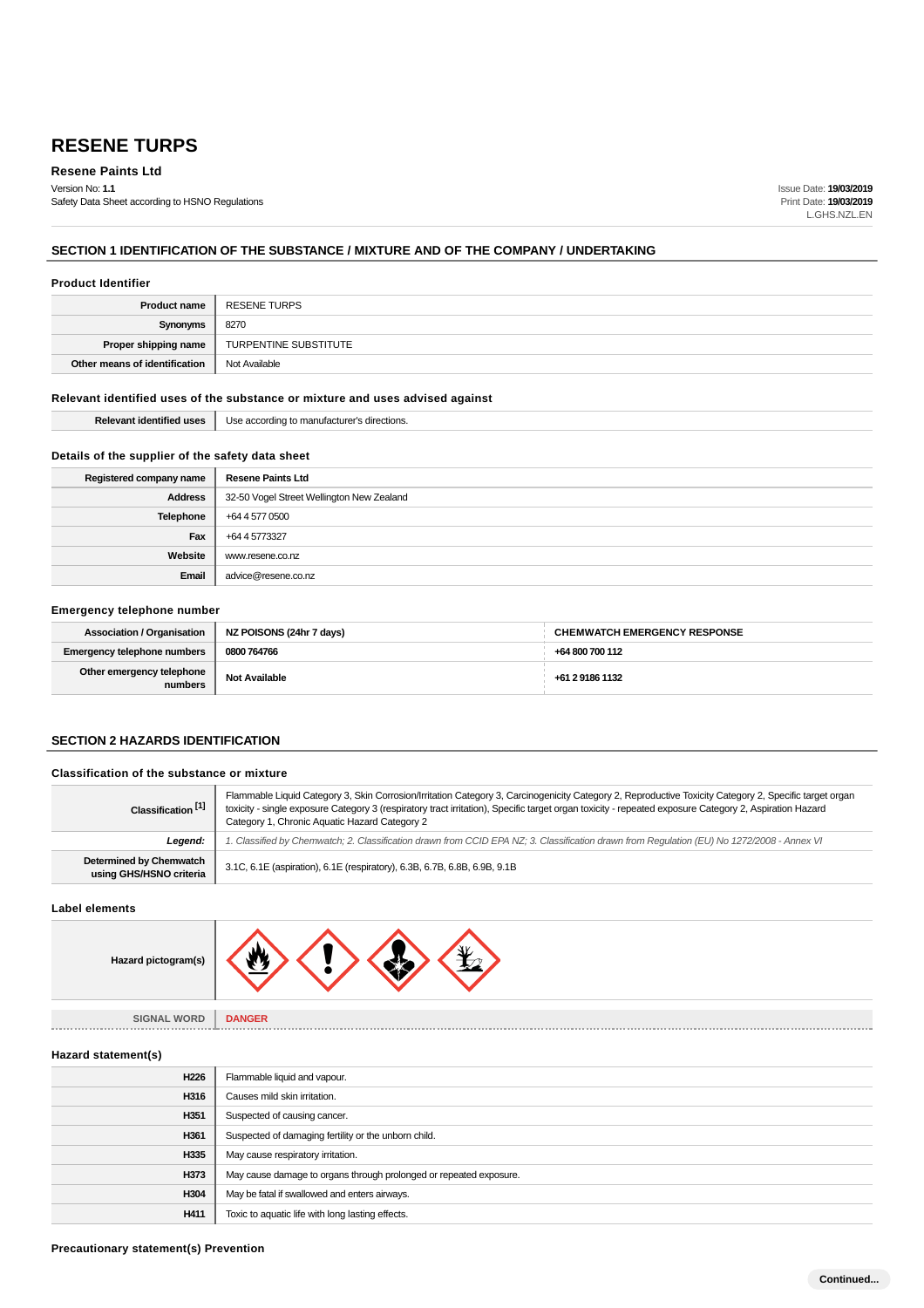| P201                                                      | Obtain special instructions before use.                                      |  |
|-----------------------------------------------------------|------------------------------------------------------------------------------|--|
|                                                           |                                                                              |  |
| <b>Precautionary statement(s) Response</b>                |                                                                              |  |
| P301+P310                                                 | IF SWALLOWED: Immediately call a POISON CENTER/doctor/physician/first aider. |  |
|                                                           |                                                                              |  |
| Precautionary statement(s) Storage                        |                                                                              |  |
| P403+P235                                                 | Store in a well-ventilated place. Keep cool.                                 |  |
|                                                           |                                                                              |  |
| Precautionary statement(s) Disposal                       |                                                                              |  |
| P501                                                      | Dispose of contents/container in accordance with local regulations.          |  |
|                                                           |                                                                              |  |
| <b>SECTION 3 COMPOSITION / INFORMATION ON INGREDIENTS</b> |                                                                              |  |

#### **Substances**

See section below for composition of Mixtures

Ingredients are required by the Hazard Substances (Safety Data Sheets) Notice 2017 to be identified:

### **Mixtures**

| <b>CAS No</b> | %[weight]   | Name                                        |
|---------------|-------------|---------------------------------------------|
| 64742-82-1.   | 40-60       | naphtha petroleum, heavy, hydrodesulfurised |
| 64742-95-6.   | 40-60       | naphtha petroleum, light aromatic solvent   |
| 100-41-4      | $0.1 - 0.3$ | ethylbenzene                                |

### **SECTION 4 FIRST AID MEASURES**

### **Description of first aid measures**

| <b>Eye Contact</b>  | If this product comes in contact with the eyes:<br>• Wash out immediately with fresh running water.<br>Ensure complete irrigation of the eye by keeping eyelids apart and away from eye and moving the eyelids by occasionally lifting the upper and lower lids.<br>► Seek medical attention without delay; if pain persists or recurs seek medical attention.<br>► Removal of contact lenses after an eye injury should only be undertaken by skilled personnel.                                                                                                                                                                                     |
|---------------------|-------------------------------------------------------------------------------------------------------------------------------------------------------------------------------------------------------------------------------------------------------------------------------------------------------------------------------------------------------------------------------------------------------------------------------------------------------------------------------------------------------------------------------------------------------------------------------------------------------------------------------------------------------|
| <b>Skin Contact</b> | If skin contact occurs:<br>Immediately remove all contaminated clothing, including footwear.<br>Flush skin and hair with running water (and soap if available).<br>▶ Seek medical attention in event of irritation.                                                                                                                                                                                                                                                                                                                                                                                                                                   |
| Inhalation          | If aerosols, fumes or combustion products are inhaled, remove affected person from contaminated area. Keep at rest until recovered. If symptoms develop<br>seek medical attention.                                                                                                                                                                                                                                                                                                                                                                                                                                                                    |
| Ingestion           | If spontaneous vomiting appears imminent or occurs, hold patient's head down, lower than their hips to help avoid possible aspiration of vomitus.<br>If swallowed do <b>NOT</b> induce vomiting.<br>If vomiting occurs, lean patient forward or place on left side (head-down position, if possible) to maintain open airway and prevent aspiration.<br>• Observe the patient carefully.<br>► Never give liquid to a person showing signs of being sleepy or with reduced awareness; i.e. becoming unconscious.<br>• Give water to rinse out mouth, then provide liquid slowly and as much as casualty can comfortably drink.<br>Seek medical advice. |

### **Indication of any immediate medical attention and special treatment needed**

Treat symptomatically.

### **SECTION 5 FIREFIGHTING MEASURES**

### **Extinguishing media**

Foam.

### **Special hazards arising from the substrate or mixture**

| <b>Fire Incompatibility</b>    | Avoid contamination with oxidising agents i.e. nitrates, oxidising acids, chlorine bleaches, pool chlorine etc. as ignition may result                                                                                |  |
|--------------------------------|-----------------------------------------------------------------------------------------------------------------------------------------------------------------------------------------------------------------------|--|
| <b>Advice for firefighters</b> |                                                                                                                                                                                                                       |  |
| <b>Fire Fighting</b>           | Alert Fire Brigade and tell them location and nature of hazard.                                                                                                                                                       |  |
| <b>Fire/Explosion Hazard</b>   | • Liquid and vapour are flammable.<br>Combustion products include:<br>carbon monoxide (CO)<br>carbon dioxide (CO2)<br>other pyrolysis products typical of burning organic material.<br>May emit clouds of acrid smoke |  |

### **SECTION 6 ACCIDENTAL RELEASE MEASURES**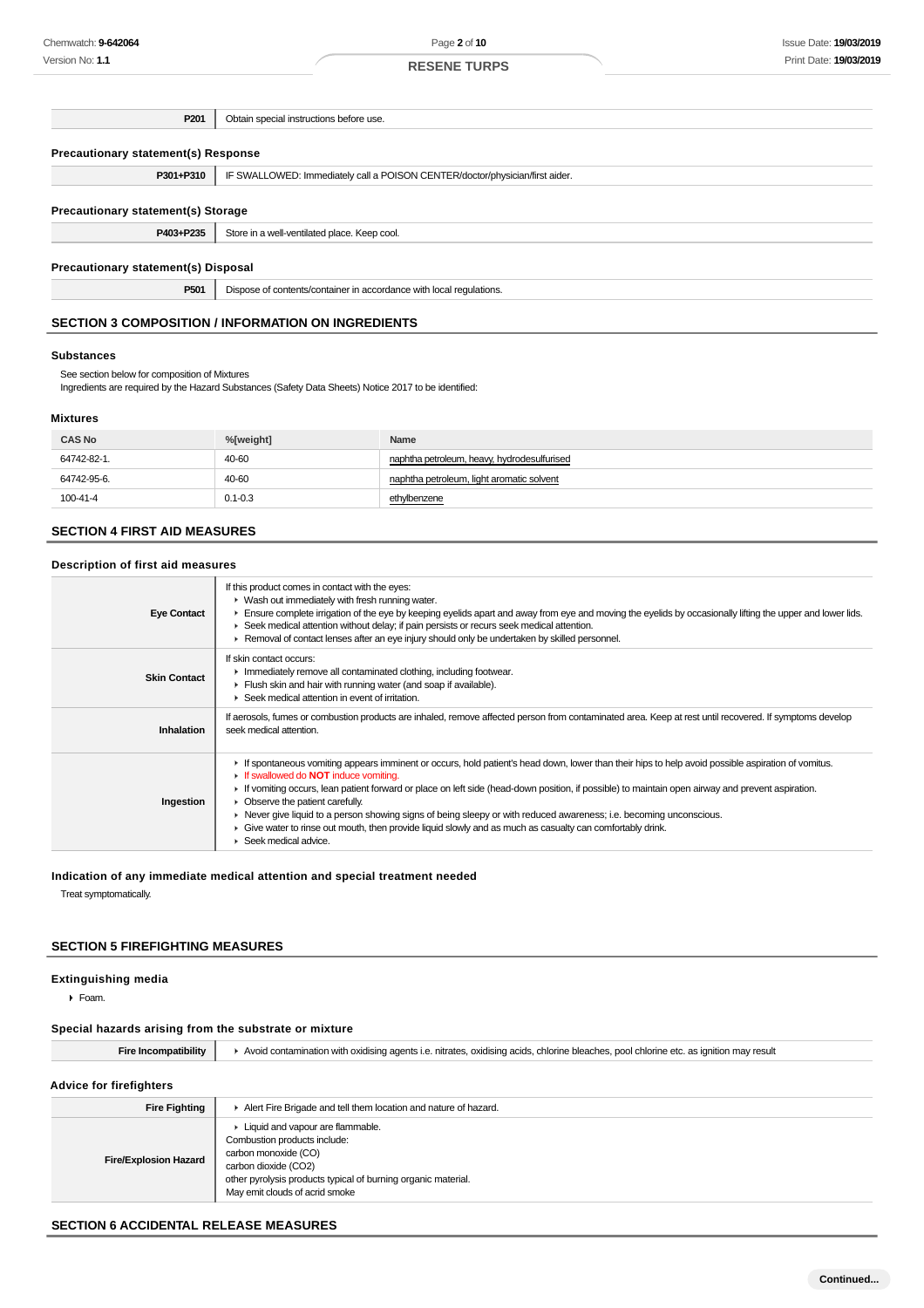**Personal precautions, protective equipment and emergency procedures**

See section 8

#### **Environmental precautions**

See section 12

### **Methods and material for containment and cleaning up**

| <b>Minor Spills</b> | Remove all ignition sources.<br>Contain spill with inert non-combustible absorbent then place in suitable container for disposal. Clean area with large quantity of water to complete clean-<br>up.                                                                                                                                                                                                                                                                                                                                                                                                                                                                                                                                                                                                |
|---------------------|----------------------------------------------------------------------------------------------------------------------------------------------------------------------------------------------------------------------------------------------------------------------------------------------------------------------------------------------------------------------------------------------------------------------------------------------------------------------------------------------------------------------------------------------------------------------------------------------------------------------------------------------------------------------------------------------------------------------------------------------------------------------------------------------------|
| <b>Major Spills</b> | Remove all ignition sources. Clear area of personnel and move upwind. Wear appropriate personnel protective equipment and clothing to prevent exposure.<br>Avoid breathing in mists or vapours and skin or eyes contact. Extinguish or remove all sources of ignition and stop leak if safe to do so. Increase ventilation.<br>Evacuate all unprotected personnel. If possible contain the spill. Place inert absorbent, non- combustible material onto spillage. Use clean non- sparking<br>tools to collect the material and place into suitable labelled containers for subsequent recycling or disposal. Dispose of waste according to the applicable<br>local and national regulations. If contamination of sewers or waterways occurs inform the local water and waste management authority. |

Personal Protective Equipment advice is contained in Section 8 of the SDS.

### **SECTION 7 HANDLING AND STORAGE**

| Precautions for safe handling |                                                                                                                                                                                                                                                                                                                                 |  |
|-------------------------------|---------------------------------------------------------------------------------------------------------------------------------------------------------------------------------------------------------------------------------------------------------------------------------------------------------------------------------|--|
| Safe handling                 | Even with proper grounding and bonding, this material can still accumulate an electrostatic charge.<br>Containers, even those that have been emptied, may contain explosive vapours.<br>Electrostatic discharge may be generated during pumping - this may result in fire.<br>Avoid all personal contact, including inhalation. |  |
| Other information             | Store in original containers in approved flammable liquid storage area.                                                                                                                                                                                                                                                         |  |
|                               |                                                                                                                                                                                                                                                                                                                                 |  |

### **Conditions for safe storage, including any incompatibilities**

| Suitable container             | Packing as supplied by manufacturer. |
|--------------------------------|--------------------------------------|
| <b>Storage incompatibility</b> | strong oxidisers                     |
|                                |                                      |

### **SECTION 8 EXPOSURE CONTROLS / PERSONAL PROTECTION**

### **Control parameters**

#### **OCCUPATIONAL EXPOSURE LIMITS (OEL)**

#### **INGREDIENT DATA**

| Source                                            | Ingredient                                     | <b>Material name</b>                | <b>TWA</b>             | <b>STEL</b>            | Peak             | <b>Notes</b>     |
|---------------------------------------------------|------------------------------------------------|-------------------------------------|------------------------|------------------------|------------------|------------------|
| New Zealand Workplace Exposure<br>Standards (WES) | naphtha petroleum, heavy,<br>hydrodesulfurised | White spirits (Stoddard<br>solvent) | 100 ppm / 525<br>mq/m3 | Not Available          | Not<br>Available | Not<br>Available |
| New Zealand Workplace Exposure<br>Standards (WES) | ethylbenzene                                   | Ethyl benzene                       | 100 ppm / 434<br>mq/m3 | 543 mg/m3 / 125<br>ppm | Not<br>Available | Not<br>Available |

**EMERGENCY LIMITS**

| Ingredient                                     | <b>Material name</b>                                                      |                     | TEEL-1             | TEEL-2        | TEEL-3        |
|------------------------------------------------|---------------------------------------------------------------------------|---------------------|--------------------|---------------|---------------|
| naphtha petroleum, heavy,<br>hydrodesulfurised | Stoddard solvent; (Mineral spirits, 85% nonane and 15% trimethyl benzene) |                     | $300 \text{ mg/m}$ | 1,800 mg/m3   | 29500 mg/m3   |
| ethylbenzene                                   | Ethyl benzene                                                             |                     | Not Available      | Not Available | Not Available |
|                                                |                                                                           |                     |                    |               |               |
| Ingredient                                     | <b>Original IDLH</b>                                                      | <b>Revised IDLH</b> |                    |               |               |
| naphtha petroleum, heavy,<br>hydrodesulfurised | 20,000 mg/m3                                                              | Not Available       |                    |               |               |
| naphtha petroleum, light aromatic<br>solvent   | Not Available                                                             | Not Available       |                    |               |               |
| ethylbenzene                                   | 800 ppm                                                                   | Not Available       |                    |               |               |

**MATERIAL DATA**

For white spirit:

Low and high odour thresholds of 5.25 and 157.5 mg/m3, respectively, were considered to provide a rather useful index of odour as a warning property.

Odour threshold: 0.25 ppm.

For trimethyl benzene as mixed isomers (of unstated proportions)

Odour Threshold Value: 2.4 ppm (detection)

Use care in interpreting effects as a single isomer or other isomer mix.

Exposed individuals are **NOT** reasonably expected to be warned, by smell, that the Exposure Standard is being exceeded.

for ethyl benzene:

Odour Threshold Value: 0.46-0.60 ppm

NOTE: Detector tubes for ethylbenzene, measuring in excess of 30 ppm, are commercially available.

#### **Exposure controls**

**Appropriate engineering**

**gineering Engineering controls are used to remove a hazard or place a barrier between the worker and the hazard.<br>
<b>controls**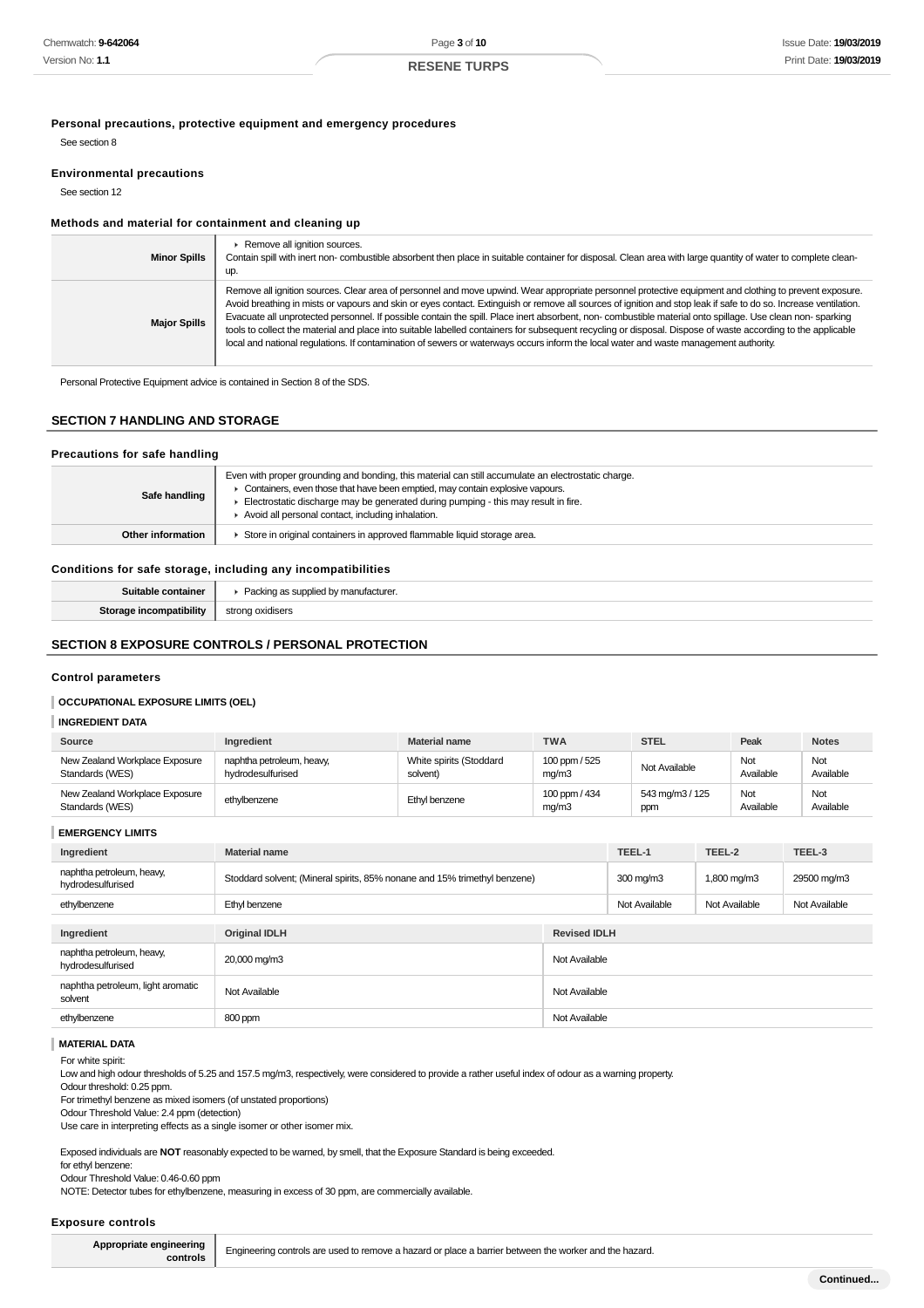Page **4** of **10**

### **RESENE TURPS**

| <b>Personal protection</b>    | THE T                                                                                                                                                                                                                                                                                                                                                                                                                                                                                                                                                                                                       |
|-------------------------------|-------------------------------------------------------------------------------------------------------------------------------------------------------------------------------------------------------------------------------------------------------------------------------------------------------------------------------------------------------------------------------------------------------------------------------------------------------------------------------------------------------------------------------------------------------------------------------------------------------------|
| Eye and face protection       | Safety glasses with side shields.                                                                                                                                                                                                                                                                                                                                                                                                                                                                                                                                                                           |
| <b>Skin protection</b>        | See Hand protection below                                                                                                                                                                                                                                                                                                                                                                                                                                                                                                                                                                                   |
| Hands/feet protection         | ▶ Wear chemical protective gloves, e.g. PVC.                                                                                                                                                                                                                                                                                                                                                                                                                                                                                                                                                                |
| <b>Body protection</b>        | Overalls                                                                                                                                                                                                                                                                                                                                                                                                                                                                                                                                                                                                    |
| <b>Respiratory protection</b> | Respiratory protection required in insufficiently ventilated working areas and during spraying. An approved respirator with a replaceable vapour/ mist filter<br>should be used. Refer to relevant regulations for further information concerning respiratory protective requirements. Reference should be made to AS/NZS<br>1715 Standard, Selection, Use and Maintenance of Respiratory Protective Devices; and AS/NZS 1716 Standard, Respiratory Protective Devices, in order<br>to make any necessary changes for individual circumstances.<br>Recommended filter type: Type A filter (organic vapour). |

### **SECTION 9 PHYSICAL AND CHEMICAL PROPERTIES**

### **Information on basic physical and chemical properties**

| Appearance                                      | Clear liquid with petroleum odour |                                            |               |
|-------------------------------------------------|-----------------------------------|--------------------------------------------|---------------|
|                                                 |                                   |                                            |               |
| <b>Physical state</b>                           | Liquid                            | Relative density (Water = $1$ )            | $0.81 - 0.82$ |
| Odour                                           | Not Available                     | Partition coefficient n-octanol /<br>water | Not Available |
| <b>Odour threshold</b>                          | Not Available                     | Auto-ignition temperature (°C)             | >200          |
| pH (as supplied)                                | Not Available                     | Decomposition temperature                  | Not Available |
| Melting point / freezing point<br>(°C)          | Not Available                     | Viscosity (cSt)                            | Not Available |
| Initial boiling point and boiling<br>range (°C) | 154-192                           | Molecular weight (g/mol)                   | Not Available |
| Flash point (°C)                                | 41                                | <b>Taste</b>                               | Not Available |
| <b>Evaporation rate</b>                         | Not Available                     | <b>Explosive properties</b>                | Not Available |
| Flammability                                    | Flammable.                        | <b>Oxidising properties</b>                | Not Available |
| Upper Explosive Limit (%)                       | 7.0                               | Surface Tension (dyn/cm or<br>$mN/m$ )     | Not Available |
| Lower Explosive Limit (%)                       | 0.6                               | <b>Volatile Component (%vol)</b>           | 100           |
| Vapour pressure (kPa)                           | Not Available                     | Gas group                                  | Not Available |
| Solubility in water                             | Immiscible                        | pH as a solution (1%)                      | Not Available |
| Vapour density $(Air = 1)$                      | Not Available                     | VOC g/L                                    | 813           |

### **SECTION 10 STABILITY AND REACTIVITY**

| Reactivity                            | See section 7   |
|---------------------------------------|-----------------|
| <b>Chemical stability</b>             | $\cdot$ stable. |
| Possibility of hazardous<br>reactions | See section 7   |
| <b>Conditions to avoid</b>            | See section 7   |
| Incompatible materials                | See section 7   |
| Hazardous decomposition<br>products   | See section 5   |

### **SECTION 11 TOXICOLOGICAL INFORMATION**

### **Information on toxicological effects**

| Inhaled   | Evidence shows, or practical experience predicts, that the material produces irritation of the respiratory system, in a substantial number of individuals,<br>following inhalation.<br>Inhalation of vapours may cause drowsiness and dizziness.<br>Inhalation hazard is increased at higher temperatures.<br>High inhaled concentrations of mixed hydrocarbons may produce narcosis characterised by nausea, vomiting and lightheadedness.<br>A significant number of individuals exposed to mixed trimethylbenzenes complained of nervousness, tension, anxiety and asthmatic bronchitis.<br>Acute effects from inhalation of high concentrations of vapour are pulmonary irritation, including coughing, with nausea; central nervous system depression<br>- characterised by headache and dizziness, increased reaction time, fatique and loss of co-ordination |
|-----------|---------------------------------------------------------------------------------------------------------------------------------------------------------------------------------------------------------------------------------------------------------------------------------------------------------------------------------------------------------------------------------------------------------------------------------------------------------------------------------------------------------------------------------------------------------------------------------------------------------------------------------------------------------------------------------------------------------------------------------------------------------------------------------------------------------------------------------------------------------------------|
| Ingestion | Swallowing of the liquid may cause aspiration of vomit into the lungs with the risk of haemorrhaging, pulmonary oedema, progressing to chemical<br>pneumonitis; serious consequences may result.<br>Ingestion of petroleum hydrocarbons may produce irritation of the pharynx, oesophagus, stomach and small intestine with oedema and mucosal ulceration<br>resulting; symptoms include a burning sensation in the mouth and throat.<br>Accidental ingestion of the material may be damaging to the health of the individual.                                                                                                                                                                                                                                                                                                                                      |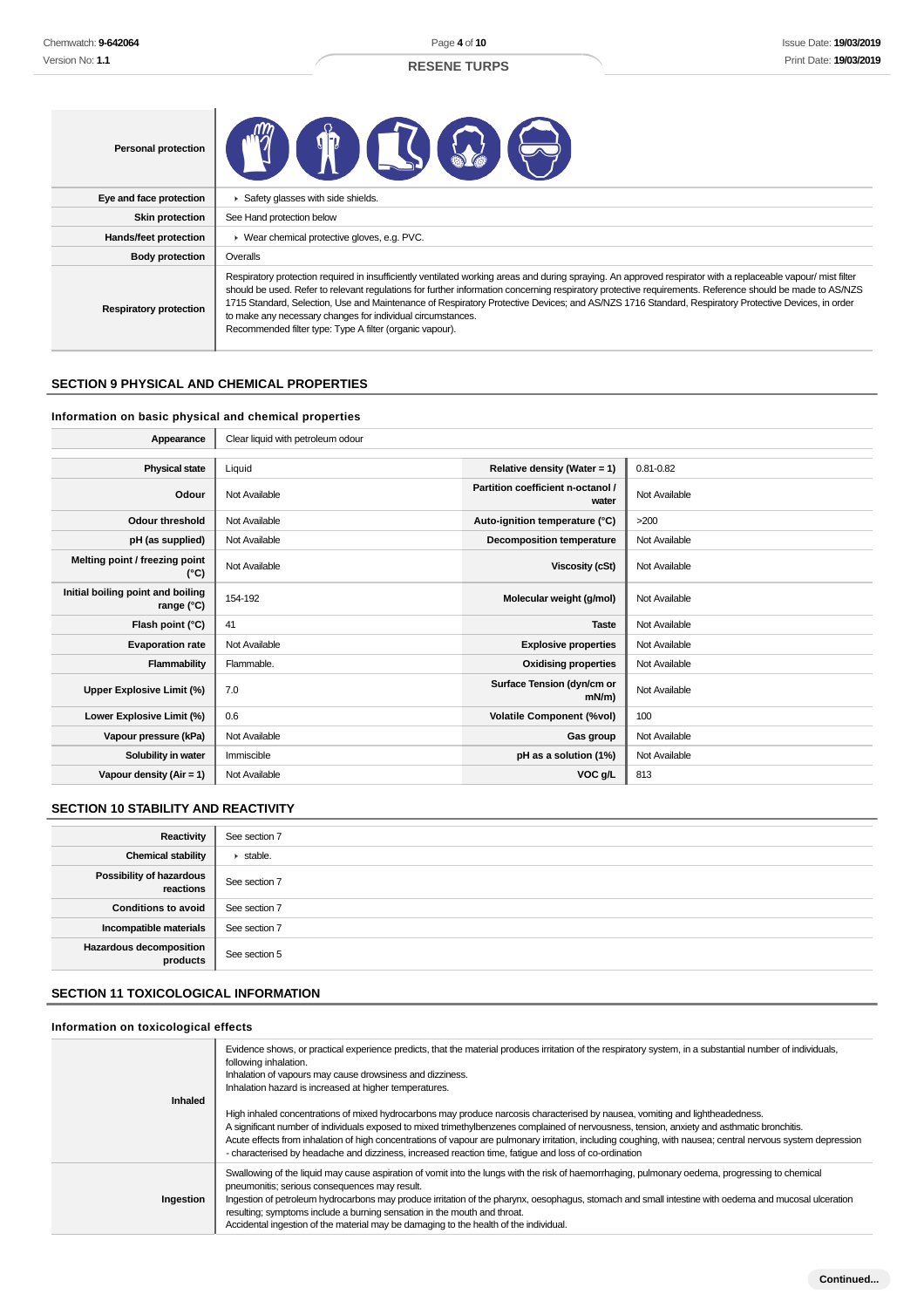| <b>Skin Contact</b>                                        | Repeated exposure may cause skin cracking, flaking or drying following normal handling and use.<br>Open cuts, abraded or irritated skin should not be exposed to this material<br>Entry into the blood-stream through, for example, cuts, abrasions, puncture wounds or lesions, may produce systemic injury with harmful effects.<br>The liquid may be miscible with fats or oils and may degrease the skin, producing a skin reaction described as non-allergic contact dermatitis.<br>The material may accentuate any pre-existing dermatitis condition<br>Skin contact with the material may be harmful; systemic effects may result following absorption.<br>The material produces moderate skin irritation; evidence exists, or practical experience predicts, that the material either<br>► produces moderate inflammation of the skin in a substantial number of individuals following direct contact, and/or<br>r produces significant, but moderate, inflammation when applied to the healthy intact skin of animals (for up to four hours), such inflammation being present<br>twenty-four hours or more after the end of the exposure period.<br>Aromatic hydrocarbons may produce skin irritation, vasodilation with erythema and changes in endothelial cell permeability.                                                                                                                                                                                                                                                                                                                                                                                                                                                                                                                                                                                                                                                                                                                                                                                                                                                                                                                                                                                                                                                                          |                                    |                                                                |                                    |
|------------------------------------------------------------|-------------------------------------------------------------------------------------------------------------------------------------------------------------------------------------------------------------------------------------------------------------------------------------------------------------------------------------------------------------------------------------------------------------------------------------------------------------------------------------------------------------------------------------------------------------------------------------------------------------------------------------------------------------------------------------------------------------------------------------------------------------------------------------------------------------------------------------------------------------------------------------------------------------------------------------------------------------------------------------------------------------------------------------------------------------------------------------------------------------------------------------------------------------------------------------------------------------------------------------------------------------------------------------------------------------------------------------------------------------------------------------------------------------------------------------------------------------------------------------------------------------------------------------------------------------------------------------------------------------------------------------------------------------------------------------------------------------------------------------------------------------------------------------------------------------------------------------------------------------------------------------------------------------------------------------------------------------------------------------------------------------------------------------------------------------------------------------------------------------------------------------------------------------------------------------------------------------------------------------------------------------------------------------------------------------------------------------------------------------------|------------------------------------|----------------------------------------------------------------|------------------------------------|
| Eye                                                        | Petroleum hydrocarbons may produce pain after direct contact with the eyes.<br>Evidence exists, or practical experience predicts, that the material may cause severe eye irritation in a substantial number of individuals and/or may produce<br>significant ocular lesions which are present twenty-four hours or more after instillation into the eye(s) of experimental animals.<br>The liquid produces a high level of eye discomfort and is capable of causing pain and severe conjunctivitis.                                                                                                                                                                                                                                                                                                                                                                                                                                                                                                                                                                                                                                                                                                                                                                                                                                                                                                                                                                                                                                                                                                                                                                                                                                                                                                                                                                                                                                                                                                                                                                                                                                                                                                                                                                                                                                                               |                                    |                                                                |                                    |
| Chronic                                                    | On the basis, primarily, of animal experiments, concern has been expressed that the material may produce carcinogenic or mutagenic effects; in respect of<br>the available information, however, there presently exists inadequate data for making a satisfactory assessment.<br>Repeated or long-term occupational exposure is likely to produce cumulative health effects involving organs or biochemical systems.<br>Long-term exposure to respiratory irritants may result in disease of the airways involving difficult breathing and related systemic problems.<br>Harmful: danger of serious damage to health by prolonged exposure through inhalation, in contact with skin and if swallowed.<br>Serious damage (clear functional disturbance or morphological change which may have toxicological significance) is likely to be caused by repeated or<br>prolonged exposure.<br>Exposure to the material may cause concerns for human fertility, generally on the basis that results in animal studies provide sufficient evidence to cause a<br>strong suspicion of impaired fertility in the absence of toxic effects, or evidence of impaired fertility occurring at around the same dose levels as other toxic<br>effects, but which are not a secondary non-specific consequence of other toxic effects.<br>Exposure to the material may cause concerns for humans owing to possible developmental toxic effects, generally on the basis that results in appropriate<br>animal studies provide strong suspicion of developmental toxicity in the absence of signs of marked maternal toxicity, or at around the same dose levels as<br>other toxic effects but which are not a secondary non-specific consequence of other toxic effects.<br>Prolonged or repeated skin contact may cause drying with cracking, irritation and possible dermatitis following.<br>Repeated or prolonged exposure to mixed hydrocarbons may produce narcosis with dizziness, weakness, irritability, concentration and/or memory loss,<br>tremor in the fingers and tongue, vertigo, olfactory disorders, constriction of visual field, paraesthesias of the extremities, weight loss and anaemia and<br>degenerative changes in the liver and kidney.<br>Follicular dermatitis may develop rapidly on repeated immersion of the hands and forearms in white spirits. |                                    |                                                                |                                    |
| <b>RESENE TURPS</b>                                        | <b>TOXICITY</b><br>Not Available                                                                                                                                                                                                                                                                                                                                                                                                                                                                                                                                                                                                                                                                                                                                                                                                                                                                                                                                                                                                                                                                                                                                                                                                                                                                                                                                                                                                                                                                                                                                                                                                                                                                                                                                                                                                                                                                                                                                                                                                                                                                                                                                                                                                                                                                                                                                  | <b>IRRITATION</b><br>Not Available |                                                                |                                    |
| naphtha petroleum, heavy,<br>hydrodesulfurised             | <b>TOXICITY</b><br>Dermal (rabbit) LD50: >1900 mg/kg <sup>[1]</sup><br>Oral (rat) LD50: >4500 mg/kg <sup>[1]</sup>                                                                                                                                                                                                                                                                                                                                                                                                                                                                                                                                                                                                                                                                                                                                                                                                                                                                                                                                                                                                                                                                                                                                                                                                                                                                                                                                                                                                                                                                                                                                                                                                                                                                                                                                                                                                                                                                                                                                                                                                                                                                                                                                                                                                                                                |                                    |                                                                | <b>IRRITATION</b><br>Not Available |
| naphtha petroleum, light<br>aromatic solvent               | <b>TOXICITY</b><br>Dermal (rabbit) LD50: >1900 mg/kg <sup>[1]</sup><br>Inhalation (rat) LC50: >7331.62506 mg/l/8h <sup>*[2]</sup><br>Oral (rat) LD50: >4500 mg/kg <sup>[1]</sup>                                                                                                                                                                                                                                                                                                                                                                                                                                                                                                                                                                                                                                                                                                                                                                                                                                                                                                                                                                                                                                                                                                                                                                                                                                                                                                                                                                                                                                                                                                                                                                                                                                                                                                                                                                                                                                                                                                                                                                                                                                                                                                                                                                                  |                                    |                                                                | <b>IRRITATION</b><br>Not Available |
| ethylbenzene                                               | <b>TOXICITY</b><br>Dermal (rabbit) LD50: >5000 mg/kg <sup>[2]</sup><br>Inhalation (mouse) LC50: 17.75 mg/l/2H <sup>[2]</sup><br>Oral (rat) LD50: 3500 mg/kg <sup>[2]</sup>                                                                                                                                                                                                                                                                                                                                                                                                                                                                                                                                                                                                                                                                                                                                                                                                                                                                                                                                                                                                                                                                                                                                                                                                                                                                                                                                                                                                                                                                                                                                                                                                                                                                                                                                                                                                                                                                                                                                                                                                                                                                                                                                                                                        | <b>IRRITATION</b>                  | Eye (rabbit): 500 mg - SEVERE<br>Skin (rabbit): 15 mg/24h mild |                                    |
| Legend:                                                    | 1. Value obtained from Europe ECHA Registered Substances - Acute toxicity 2.* Value obtained from manufacturer's SDS. Unless otherwise specified<br>data extracted from RTECS - Register of Toxic Effect of chemical Substances                                                                                                                                                                                                                                                                                                                                                                                                                                                                                                                                                                                                                                                                                                                                                                                                                                                                                                                                                                                                                                                                                                                                                                                                                                                                                                                                                                                                                                                                                                                                                                                                                                                                                                                                                                                                                                                                                                                                                                                                                                                                                                                                   |                                    |                                                                |                                    |
| <b>RESENE TURPS</b><br><b>NAPHTHA PETROLEUM,</b><br>HEAVY, | Asthma-like symptoms may continue for months or even years after exposure to the material ceases.<br>No significant acute toxicological data identified in literature search.                                                                                                                                                                                                                                                                                                                                                                                                                                                                                                                                                                                                                                                                                                                                                                                                                                                                                                                                                                                                                                                                                                                                                                                                                                                                                                                                                                                                                                                                                                                                                                                                                                                                                                                                                                                                                                                                                                                                                                                                                                                                                                                                                                                     |                                    |                                                                |                                    |

**HYDRODESULFURISED NAPHTHA PETROLEUM, LIGHT AROMATIC SOLVENT** For Low Boiling Point Naphthas (LBPNs): **Acute toxicity:** LBPNs generally have low acute toxicity by the oral (median lethal dose [LD50] in rats > 2000 mg/kg-bw), inhalation (LD50 in rats > 5000 mg/m3) and dermal (LD50 in rabbits > 2000 mg/kg-bw) routes of exposure Most LBPNs are mild to moderate eye and skin irritants in rabbits, with the exception of heavy catalytic cracked and heavy catalytic reformed naphthas, which have higher primary skin irritation indices. Inhalation (rat) TCLo: 1320 ppm/6h/90D-I \* [Devoe]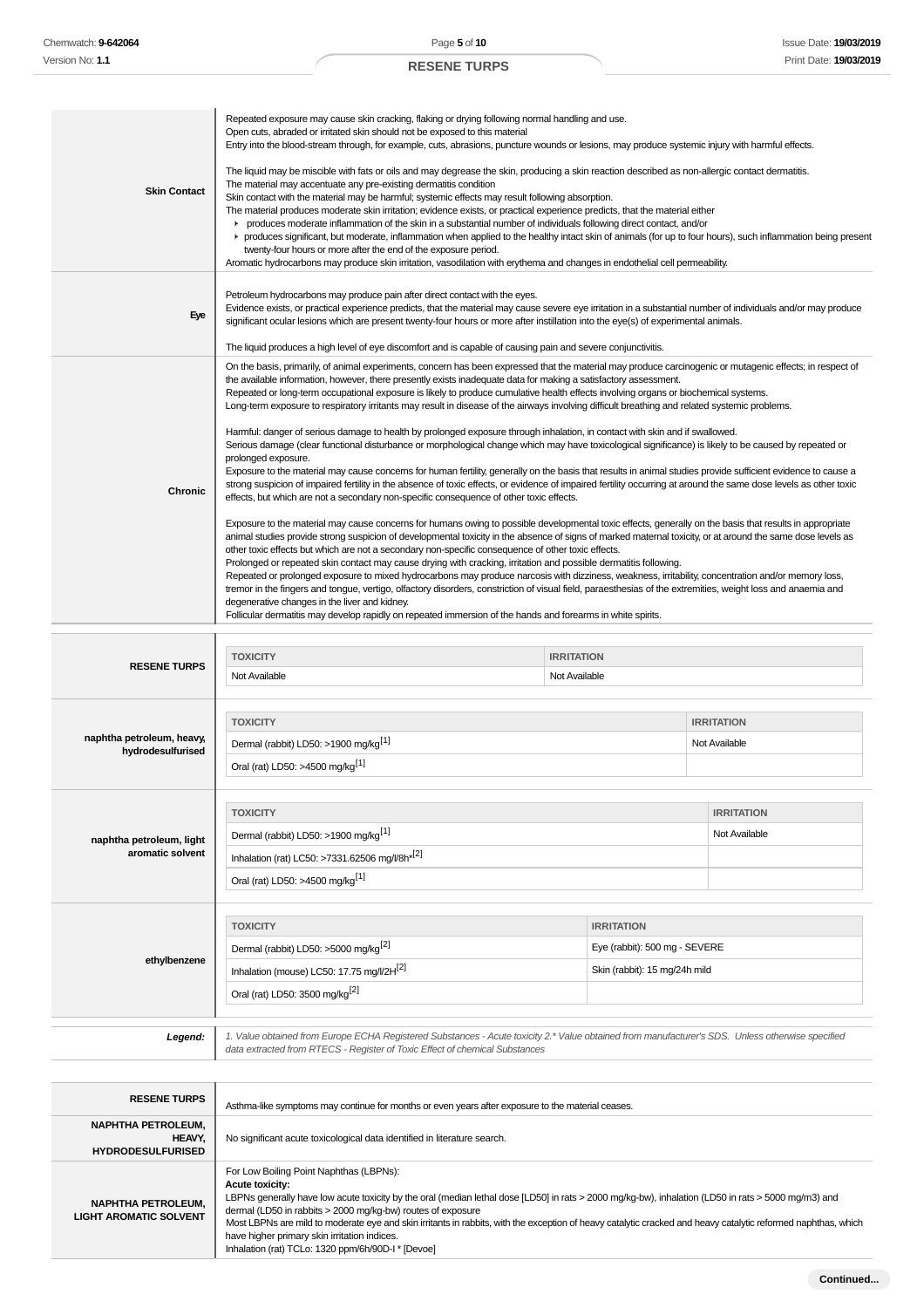| Studies indicate that normal, branched and cyclic paraffins are absorbed from the mammalian gastrointestinal tract and that the absorption of n-paraffins is<br>inversely proportional to the carbon chain length, with little absorption above C30.<br>For trimethylbenzenes:<br><b>RESENE TURPS &amp; NAPHTHA</b><br>PETROLEUM, HEAVY,<br>Absorption of 1,2,4-trimethylbenzene occurs after oral, inhalation, or dermal exposure.<br><b>HYDRODESULFURISED &amp;</b><br>for petroleum:<br><b>NAPHTHA PETROLEUM,</b><br>Altered mental state, drowsiness, peripheral motor neuropathy, irreversible brain damage (so-called Petrol Sniffer's Encephalopathy), delirium, seizures,<br><b>LIGHT AROMATIC SOLVENT</b><br>and sudden death have been reported from repeated overexposure to some hydrocarbon solvents, naphthas, and gasoline<br>This product may contain benzene which is known to cause acute myeloid leukaemia and n-hexane which has been shown to metabolize to compounds which<br>are neuropathic.<br><b>NAPHTHA PETROLEUM.</b><br>For C9 aromatics (typically trimethylbenzenes - TMBs)<br>HEAVY.<br><b>Acute Toxicity</b><br><b>HYDRODESULFURISED &amp;</b><br>Acute toxicity studies (oral, dermal and inhalation routes of exposure) have been conducted in rats using various solvent products containing predominantly<br><b>NAPHTHA PETROLEUM,</b><br>mixed C9 aromatic hydrocarbons (CAS RN 64742-95-6).<br><b>LIGHT AROMATIC SOLVENT</b><br>Carcinogenicity<br><b>Acute Toxicity</b><br>$\checkmark$<br>× | <b>ETHYLBENZENE</b> | The material may produce severe irritation to the eye causing pronounced inflammation.<br>The material may cause skin irritation after prolonged or repeated exposure and may produce a contact dermatitis (nonallergic).<br>Ethylbenzene is readily absorbed following inhalation, oral, and dermal exposures, distributed throughout the body, and excreted primarily through urine.<br>NOTE: Substance has been shown to be mutagenic in at least one assay, or belongs to a family of chemicals producing damage or change to cellular<br>DNA.<br><b>WARNING:</b> This substance has been classified by the IARC as Group 2B: Possibly Carcinogenic to Humans.<br>Liver changes, utheral tract, effects on fertility, foetotoxicity, specific developmental abnormalities (musculoskeletal system) recorded. |  |
|--------------------------------------------------------------------------------------------------------------------------------------------------------------------------------------------------------------------------------------------------------------------------------------------------------------------------------------------------------------------------------------------------------------------------------------------------------------------------------------------------------------------------------------------------------------------------------------------------------------------------------------------------------------------------------------------------------------------------------------------------------------------------------------------------------------------------------------------------------------------------------------------------------------------------------------------------------------------------------------------------------------------------------------------------------------------------------------------------------------------------------------------------------------------------------------------------------------------------------------------------------------------------------------------------------------------------------------------------------------------------------------------------------------------------------------------------------------------------------------------------------------------------------------|---------------------|------------------------------------------------------------------------------------------------------------------------------------------------------------------------------------------------------------------------------------------------------------------------------------------------------------------------------------------------------------------------------------------------------------------------------------------------------------------------------------------------------------------------------------------------------------------------------------------------------------------------------------------------------------------------------------------------------------------------------------------------------------------------------------------------------------------|--|
|                                                                                                                                                                                                                                                                                                                                                                                                                                                                                                                                                                                                                                                                                                                                                                                                                                                                                                                                                                                                                                                                                                                                                                                                                                                                                                                                                                                                                                                                                                                                      |                     |                                                                                                                                                                                                                                                                                                                                                                                                                                                                                                                                                                                                                                                                                                                                                                                                                  |  |
|                                                                                                                                                                                                                                                                                                                                                                                                                                                                                                                                                                                                                                                                                                                                                                                                                                                                                                                                                                                                                                                                                                                                                                                                                                                                                                                                                                                                                                                                                                                                      |                     |                                                                                                                                                                                                                                                                                                                                                                                                                                                                                                                                                                                                                                                                                                                                                                                                                  |  |
|                                                                                                                                                                                                                                                                                                                                                                                                                                                                                                                                                                                                                                                                                                                                                                                                                                                                                                                                                                                                                                                                                                                                                                                                                                                                                                                                                                                                                                                                                                                                      |                     |                                                                                                                                                                                                                                                                                                                                                                                                                                                                                                                                                                                                                                                                                                                                                                                                                  |  |
| ✔<br>✔<br><b>Skin Irritation/Corrosion</b><br>Reproductivity                                                                                                                                                                                                                                                                                                                                                                                                                                                                                                                                                                                                                                                                                                                                                                                                                                                                                                                                                                                                                                                                                                                                                                                                                                                                                                                                                                                                                                                                         |                     |                                                                                                                                                                                                                                                                                                                                                                                                                                                                                                                                                                                                                                                                                                                                                                                                                  |  |
| ×<br>✔<br><b>STOT - Single Exposure</b><br>Serious Eye Damage/Irritation                                                                                                                                                                                                                                                                                                                                                                                                                                                                                                                                                                                                                                                                                                                                                                                                                                                                                                                                                                                                                                                                                                                                                                                                                                                                                                                                                                                                                                                             |                     |                                                                                                                                                                                                                                                                                                                                                                                                                                                                                                                                                                                                                                                                                                                                                                                                                  |  |
| <b>Respiratory or Skin</b><br>×<br><b>STOT - Repeated Exposure</b><br>$\checkmark$<br>sensitisation                                                                                                                                                                                                                                                                                                                                                                                                                                                                                                                                                                                                                                                                                                                                                                                                                                                                                                                                                                                                                                                                                                                                                                                                                                                                                                                                                                                                                                  |                     |                                                                                                                                                                                                                                                                                                                                                                                                                                                                                                                                                                                                                                                                                                                                                                                                                  |  |
| ×<br>v<br>Mutagenicity<br><b>Aspiration Hazard</b>                                                                                                                                                                                                                                                                                                                                                                                                                                                                                                                                                                                                                                                                                                                                                                                                                                                                                                                                                                                                                                                                                                                                                                                                                                                                                                                                                                                                                                                                                   |                     |                                                                                                                                                                                                                                                                                                                                                                                                                                                                                                                                                                                                                                                                                                                                                                                                                  |  |

 $\blacktriangleright$  – Data available to make classification

### **SECTION 12 ECOLOGICAL INFORMATION**

## **Toxicity RESENE TURPS ENDPOINT TEST DURATION (HR) SPECIES VALUE SOURCE** Not Available Not Available Not Available Not Available Not Available Not Available Not Available **naphtha petroleum, heavy, hydrodesulfurised ENDPOINT TEST DURATION (HR) SPECIES VALUE SOURCE**  $\left\lfloor \frac{1}{50} \right\rfloor$   $\left\lfloor \frac{96}{2} \right\rfloor$   $\left\lfloor \frac{1}{50} \right\rfloor$   $\left\lfloor \frac{1}{50} \right\rfloor$   $\left\lfloor \frac{1}{2} \right\rfloor$   $\left\lfloor \frac{1}{2} \right\rfloor$   $\left\lfloor \frac{1}{2} \right\rfloor$   $\left\lfloor \frac{1}{2} \right\rfloor$   $\left\lfloor \frac{1}{2} \right\rfloor$   $\left\lfloor \frac{1}{2} \right\rfloor$   $\left\lfloor \frac{1}{2} \right\rf$ EC50 48 and 2 and 2 Crustacea 2.1 and 2 and 2 and 2 and 2 and 2 and 2 and 2 and 2 and 2 and 2 and 2 and 2 and 2 EC50 72 Algae or other aquatic plants >1-mg/L 2  $\left\lfloor \frac{\text{C50}}{\text{C50}} \right\rfloor = \left\lfloor \frac{\text{C50}}{\text{C50}} \right\rfloor = \left\lfloor \frac{\text{C50}}{\text{C50}} \right\rfloor = \left\lfloor \frac{\text{C50}}{\text{C50}} \right\rfloor = \left\lfloor \frac{\text{C50}}{\text{C50}} \right\rfloor = \left\lfloor \frac{\text{C50}}{\text{C50}} \right\rfloor = \left\lfloor \frac{\text{C50}}{\text{C50}} \right\rfloor = \left\lfloor \frac{\text{C50}}{\text{C50}} \right\rfloor = \left\lf$ EC50 96 96 Algae or other aquatic plants 0.277mg/L 2 NOEC 720 720 Crustacea Crustacea 0.024mg/L 2 **naphtha petroleum, light aromatic solvent ENDPOINT TEST DURATION (HR) SPECIES VALUE SOURCE**  $\begin{array}{|c|c|c|c|c|}\n \hline\n \text{LC50} & & \text{96} & \text{Fish} & & \text{4.1mg/L} & \text{2.1mg/L} & \text{2.1cm} \end{array}$ EC50 48 Assessment and the Crustacea Crustacea and the set of the set of the set of the set of the set of the set of the set of the set of the set of the set of the set of the set of the set of the set of the set of the se EC50 72 Algae or other aquatic plants >1-mg/L 2 NOEC 72 Algae or other aquatic plants =  $\frac{1}{2}$  1mg/L 1 **ethylbenzene ENDPOINT TEST DURATION (HR) SPECIES VALUE SOURCE**  $\left\lfloor \frac{1}{50} \right\rfloor = \left\lfloor \frac{96}{96} \right\rfloor = \left\lfloor \frac{1}{50} \right\rfloor = \left\lfloor \frac{1}{50} \right\rfloor = \left\lfloor \frac{1}{50} \right\rfloor = \left\lfloor \frac{1}{50} \right\rfloor = \left\lfloor \frac{1}{50} \right\rfloor = \left\lfloor \frac{1}{50} \right\rfloor = \left\lfloor \frac{1}{50} \right\rfloor = \left\lfloor \frac{1}{50} \right\rfloor = \left\lfloor \frac{1}{50} \right\rfloor = \left\lfloor \frac{1}{$ EC50 48 Crustacea 1.184mg/L 4 EC50 96 96 Algae or other aquatic plants 3.6mg/L 4 NOEC 168 Crustacea 0.96mg/L 5 Legend: | Extracted from 1. IUCLID Toxicity Data 2. Europe ECHA Registered Substances - Ecotoxicological Information - Aquatic Toxicity 3. EPIWIN Suite V3.12 (QSAR) - Aquatic Toxicity Data (Estimated) 4. US EPA, Ecotox database - Aquatic Toxicity Data 5. ECETOC Aquatic Hazard Assessment Data 6. NITE (Japan) - Bioconcentration Data 7. METI (Japan) - Bioconcentration Data 8. Vendor Data

Toxic to aquatic organisms, may cause long-term adverse effects in the aquatic environment.

Do NOT allow product to come in contact with surface waters or to intertidal areas below the mean high water mark.

When spilled this product may act as a typical oil, causing a film, sheen, emulsion or sludge at or beneath the surface of the body of water.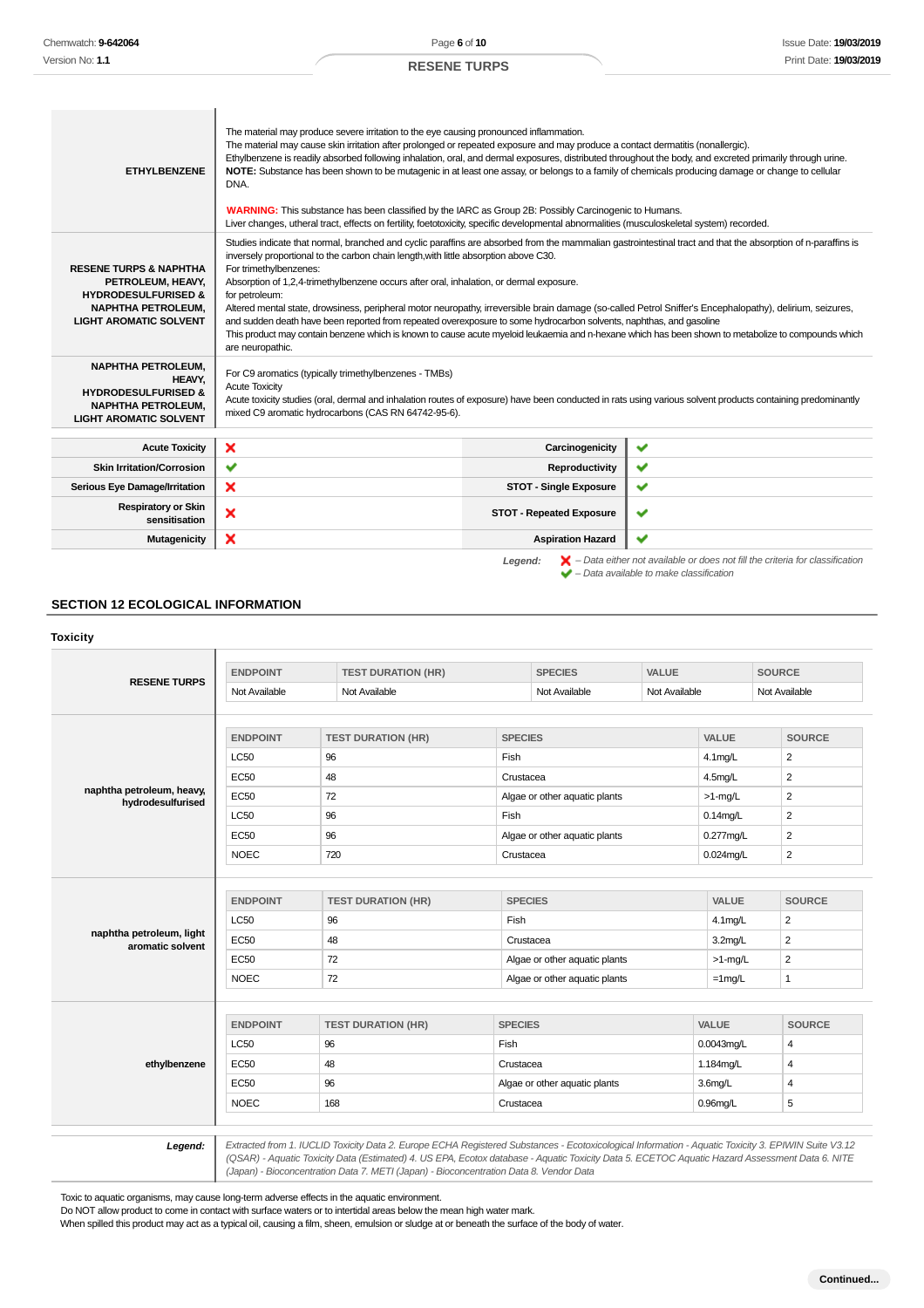For 1,2,4-trimethylbenzene: Half-life (hr) air : 0.48-16 Half-life (hr) H2O surface water : 0.24-672 Half-life (hr) H2O ground : 336-1344 Half-life (hr) soil: 168-672 Henry's Pa m3 /mol: 385-627 Bioaccumulation : not significant 1,2,4-Trimethylbenzene is a volatile organic compound (VOC) substance. Within an aromatic series, acute toxicity increases with increasing alkyl substitution on the aromatic nucleus. For C9 aromatics (typically trimethylbenzene - TMBs) Chemicals in this category possess properties indicating a hazard for the environment (acute toxicity for fish, invertebrates, and algae from 1 to 10 mg/L). For xylenes : log Koc : 2.05-3.08 Koc : 25.4-204 Half-life (hr) air : 0.24-42 Half-life (hr) H2O surface water : 24-672 Half-life (hr) H2O ground : 336-8640 Half-life (hr) soil : 52-672 Henry's Pa m3 /mol: 637-879 Henry's atm m3 /mol: 7.68E-03 BOD 5 if unstated: 1.4,1% COD : 2.56,13% ThOD : 3.125 BCF : 23 log BCF : 1.17-2.41 **Environmental Fate Terrestrial fate:**: Measured Koc values of 166 and 182, indicate that 3-xylene is expected to have moderate mobility in soil. **DO NOT** discharge into sewer or waterways.

#### **Persistence and degradability**

| Ingredient                       | Persistence: Water/Soil       | Persistence: Air              |
|----------------------------------|-------------------------------|-------------------------------|
| ethylbenzene                     | $HIGH$ (Half-life = 228 days) | LOW (Half-life $=$ 3.57 days) |
| <b>Bioaccumulative potential</b> |                               |                               |
|                                  |                               |                               |
| Ingredient                       | <b>Bioaccumulation</b>        |                               |

#### **Mobility in soil**

| Ingredient   | <b>Mobility</b>      |
|--------------|----------------------|
| ethylbenzene | LOW (KOC = $517.8$ ) |

### **SECTION 13 DISPOSAL CONSIDERATIONS**

#### **Waste treatment methods**

| <b>Product / Packaging disposal</b> | Containers may still present a chemical hazard/ danger when empty.<br><b>• DO NOT</b> allow wash water from cleaning or process equipment to enter drains<br>Recycle wherever possible. |
|-------------------------------------|-----------------------------------------------------------------------------------------------------------------------------------------------------------------------------------------|
|-------------------------------------|-----------------------------------------------------------------------------------------------------------------------------------------------------------------------------------------|

Ensure that the hazardous substance is disposed in accordance with the Hazardous Substances (Disposal) Notice 2017

### **Disposal Requirements**

Packages that have been in direct contact with the hazardous substance must be only disposed if the hazardous substance was appropriately removed and cleaned out from the package.

### **SECTION 14 TRANSPORT INFORMATION**

### **Labels Required**

|                         | ⋓<br>. IX |
|-------------------------|-----------|
| <b>Marine Pollutant</b> |           |
| <b>HAZCHEM</b>          | 3Y        |

#### **Land transport (UN)**

| <b>UN</b><br>num | 1300 |
|------------------|------|
| UN               | URPI |
| name             | TINE |
| ----             | ' ⊿ا |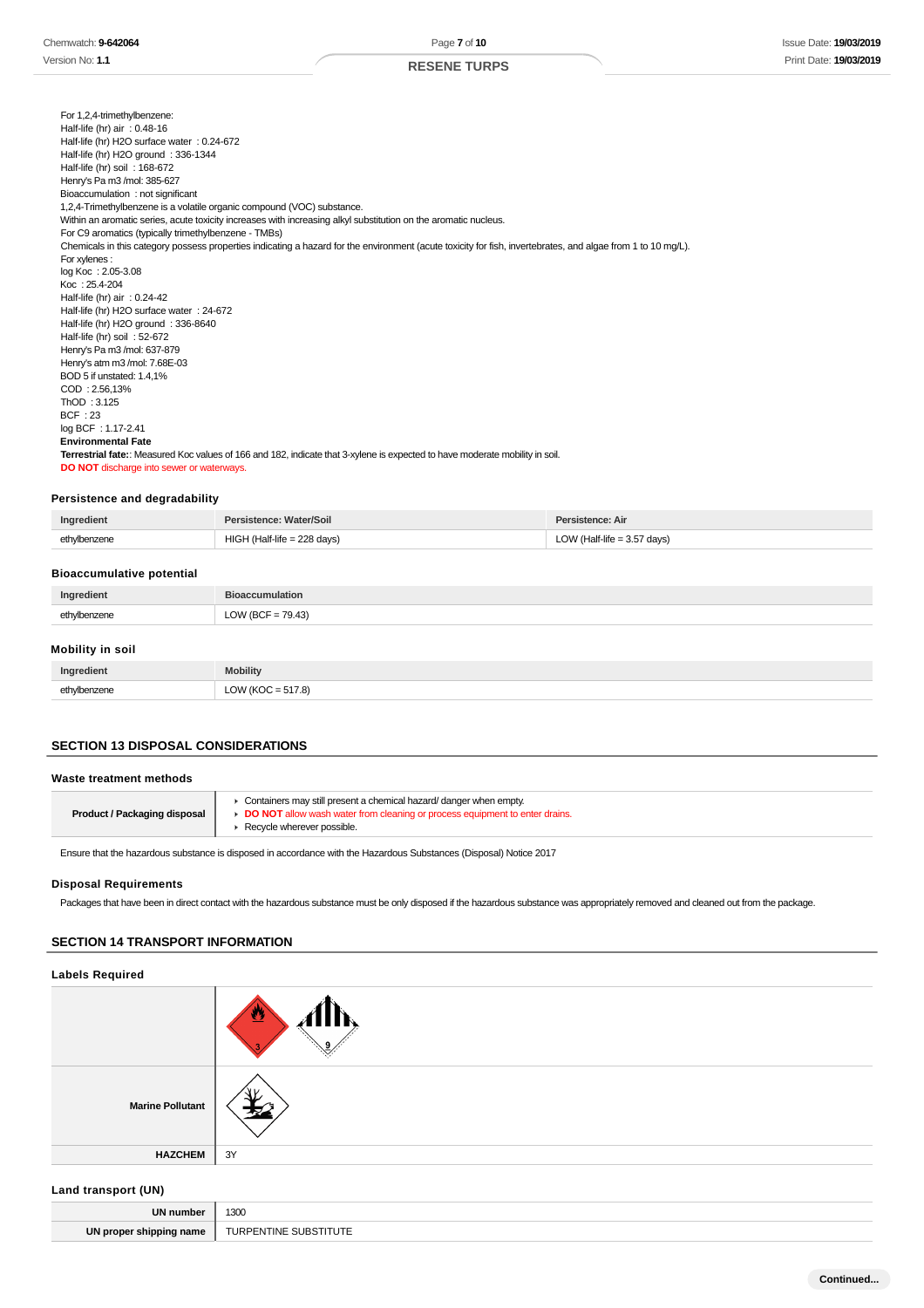| Transport hazard class(es)   | Class<br>3<br>Subrisk<br>- 9                        |  |
|------------------------------|-----------------------------------------------------|--|
| <b>Packing group</b>         | Ш                                                   |  |
| <b>Environmental hazard</b>  | Environmentally hazardous                           |  |
| Special precautions for user | Special provisions<br>223<br>5L<br>Limited quantity |  |

### **Air transport (ICAO-IATA / DGR)**

| <b>UN number</b>             | 1300                                                             |                                                           |                |  |
|------------------------------|------------------------------------------------------------------|-----------------------------------------------------------|----------------|--|
| UN proper shipping name      | Turpentine substitute                                            |                                                           |                |  |
| Transport hazard class(es)   | <b>ICAO/IATA Class</b><br>ICAO / IATA Subrisk<br><b>ERG Code</b> | 3<br>9<br>3L                                              |                |  |
| Packing group                | Ш                                                                |                                                           |                |  |
| <b>Environmental hazard</b>  | Environmentally hazardous                                        |                                                           |                |  |
|                              | Special provisions                                               |                                                           | A <sub>3</sub> |  |
|                              | Cargo Only Packing Instructions                                  |                                                           | 366            |  |
|                              | Cargo Only Maximum Qty / Pack                                    |                                                           | 220L           |  |
| Special precautions for user | Passenger and Cargo Packing Instructions                         |                                                           | 355            |  |
|                              | Passenger and Cargo Maximum Qty / Pack                           |                                                           | 60 L           |  |
|                              |                                                                  | Passenger and Cargo Limited Quantity Packing Instructions | Y344           |  |
|                              |                                                                  | Passenger and Cargo Limited Maximum Qty / Pack            | 10L            |  |

#### **Sea transport (IMDG-Code / GGVSee)**

| <b>UN number</b>             | 1300                                                                                              |  |  |
|------------------------------|---------------------------------------------------------------------------------------------------|--|--|
| UN proper shipping name      | TURPENTINE SUBSTITUTE                                                                             |  |  |
| Transport hazard class(es)   | <b>IMDG Class</b><br>3<br><b>IMDG Subrisk</b><br>9                                                |  |  |
| <b>Packing group</b>         | Ш                                                                                                 |  |  |
| <b>Environmental hazard</b>  | <b>Marine Pollutant</b>                                                                           |  |  |
| Special precautions for user | $F-E$ , S-E<br><b>EMS Number</b><br>Special provisions<br>223<br><b>Limited Quantities</b><br>5 L |  |  |

#### **Transport in bulk according to Annex II of MARPOL and the IBC code**

Not Applicable

### **SECTION 15 REGULATORY INFORMATION**

### **Safety, health and environmental regulations / legislation specific for the substance or mixture**

This substance is to be managed using the conditions specified in an applicable Group Standard

| <b>HSR Number</b> | <b>Group Standard</b>                                 |
|-------------------|-------------------------------------------------------|
| HSR002652         | Solvents (Flammable, Toxic [6.7]) Group Standard 2017 |
|                   |                                                       |

#### **NAPHTHA PETROLEUM, HEAVY, HYDRODESULFURISED(64742-82-1.) IS FOUND ON THE FOLLOWING REGULATORY LISTS** IMO IBC Code Chapter 17: Summary of minimum requirements IMO MARPOL (Annex II) - List of Noxious Liquid Substances Carried in Bulk IMO Provisional Categorization of Liquid Substances - List 2: Pollutant only mixtures containing at least 99% by weight of components already assessed by IMO International Agency for Research on Cancer (IARC) - Agents Classified by the IARC Monographs International Air Transport Association (IATA) Dangerous Goods Regulations International FOSFA List of Banned Immediate Previous Cargoes International Maritime Dangerous Goods Requirements (IMDG Code) New Zealand Hazardous Substances and New Organisms (HSNO) Act - Classification of New Zealand Hazardous Substances and New Organisms (HSNO) Act - Classification of Chemicals - Classification Data New Zealand Inventory of Chemicals (NZIoC) New Zealand Land Transport Rule; Dangerous Goods 2005 - Schedule 2 Dangerous Goods in Limited Quantities and Consumer Commodities New Zealand Workplace Exposure Standards (WES) United Nations Recommendations on the Transport of Dangerous Goods Model Regulations (Chinese) United Nations Recommendations on the Transport of Dangerous Goods Model Regulations (English)

(Spanish)

Chemicals

### **NAPHTHA PETROLEUM, LIGHT AROMATIC SOLVENT(64742-95-6.) IS FOUND ON THE FOLLOWING REGULATORY LISTS**

United Nations Recommendations on the Transport of Dangerous Goods Model Regulations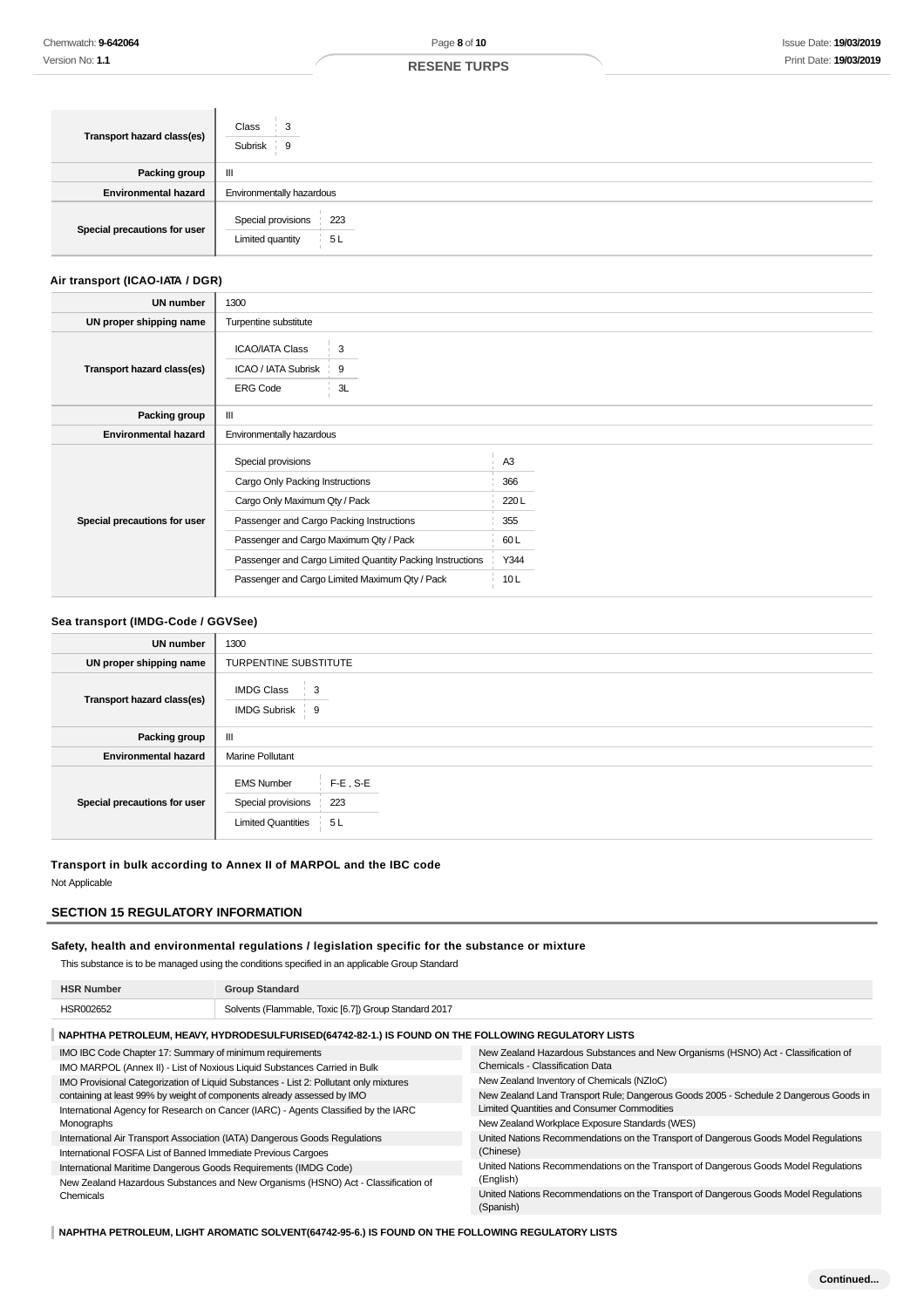#### GESAMP/EHS Composite List - GESAMP Hazard Profiles IMO IBC Code Chapter 17: Summary of minimum requirements IMO MARPOL (Annex II) - List of Noxious Liquid Substances Carried in Bulk IMO Provisional Categorization of Liquid Substances - List 2: Pollutant only mixtures containing at least 99% by weight of components already assessed by IMO International Air Transport Association (IATA) Dangerous Goods Regulations International Maritime Dangerous Goods Requirements (IMDG Code) New Zealand Inventory of Chemicals (NZIoC) New Zealand Land Transport Rule; Dangerous Goods 2005 - Schedule 2 Dangerous Goods in Limited Quantities and Consumer Commodities United Nations Recommendations on the Transport of Dangerous Goods Model Regulations (Chinese) United Nations Recommendations on the Transport of Dangerous Goods Model Regulations (English) United Nations Recommendations on the Transport of Dangerous Goods Model Regulations (Spanish) **ETHYLBENZENE(100-41-4) IS FOUND ON THE FOLLOWING REGULATORY LISTS** GESAMP/EHS Composite List - GESAMP Hazard Profiles IMO IBC Code Chapter 17: Summary of minimum requirements IMO MARPOL (Annex II) - List of Noxious Liquid Substances Carried in Bulk IMO Provisional Categorization of Liquid Substances - List 2: Pollutant only mixtures containing at least 99% by weight of components already assessed by IMO International Agency for Research on Cancer (IARC) - Agents Classified by the IARC Monographs International Air Transport Association (IATA) Dangerous Goods Regulations International Maritime Dangerous Goods Requirements (IMDG Code) New Zealand Hazardous Substances and New Organisms (HSNO) Act - Classification of Chemicals New Zealand Hazardous Substances and New Organisms (HSNO) Act - Classification of Chemicals - Classification Data New Zealand Inventory of Chemicals (NZIoC) New Zealand Workplace Exposure Standards (WES) United Nations Recommendations on the Transport of Dangerous Goods Model Regulations (Chinese) United Nations Recommendations on the Transport of Dangerous Goods Model Regulations (English) United Nations Recommendations on the Transport of Dangerous Goods Model Regulations (Spanish)

#### **Hazardous Substance Location**

Subject to the Health and Safety at Work (Hazardous Substances) Regulations 2017.

| <b>Hazard Class</b> | Quantity beyond which controls apply for closed<br>containers                        | Quantity beyond which controls apply when use occurring in open<br>containers |
|---------------------|--------------------------------------------------------------------------------------|-------------------------------------------------------------------------------|
| 3.1C                | 500 L in containers greater than 5 L<br>1500 L in containers up to and including 5 L | 250L<br>250L                                                                  |

### **Certified Handler**

Subject to Part 4 of the Health and Safety at Work (Hazardous Substances) Regulations 2017.

| <b>Class of substance</b> | <b>Quantities</b> |
|---------------------------|-------------------|
| Not Applicable            | Not Applicable    |

Refer Group Standards for further information

### **Tracking Requirements**

Not Applicable

#### **National Inventory Status**

| <b>National Inventory</b>     | <b>Status</b>                                                                                                                                                                                 |
|-------------------------------|-----------------------------------------------------------------------------------------------------------------------------------------------------------------------------------------------|
| Australia - AICS              | Yes                                                                                                                                                                                           |
| Canada - DSL                  | Yes                                                                                                                                                                                           |
| Canada - NDSL                 | No (naphtha petroleum, heavy, hydrodesulfurised; naphtha petroleum, light aromatic solvent; ethylbenzene)                                                                                     |
| China - IECSC                 | Yes                                                                                                                                                                                           |
| Europe - EINEC / ELINCS / NLP | Yes                                                                                                                                                                                           |
| Japan - ENCS                  | Yes                                                                                                                                                                                           |
| Korea - KECI                  | Yes                                                                                                                                                                                           |
| New Zealand - NZIoC           | Yes                                                                                                                                                                                           |
| Philippines - PICCS           | Yes                                                                                                                                                                                           |
| <b>USA - TSCA</b>             | Yes                                                                                                                                                                                           |
| Legend:                       | $Yes = All ingredients are on the inventory$<br>No = Not determined or one or more ingredients are not on the inventory and are not exempt from listing(see specific ingredients in brackets) |

### **SECTION 16 OTHER INFORMATION**

| 2016   |  |
|--------|--|
| $-11.$ |  |

### **Other information**

### **Ingredients with multiple cas numbers**

| Name                                           | <b>CAS No</b>                         |
|------------------------------------------------|---------------------------------------|
| naphtha petroleum, heavy,<br>hydrodesulfurised | 64742-82-1., 8052-41-3., 1174921-79-9 |
| naphtha petroleum, light aromatic<br>solvent   | 64742-95-6 25550-14-5.                |